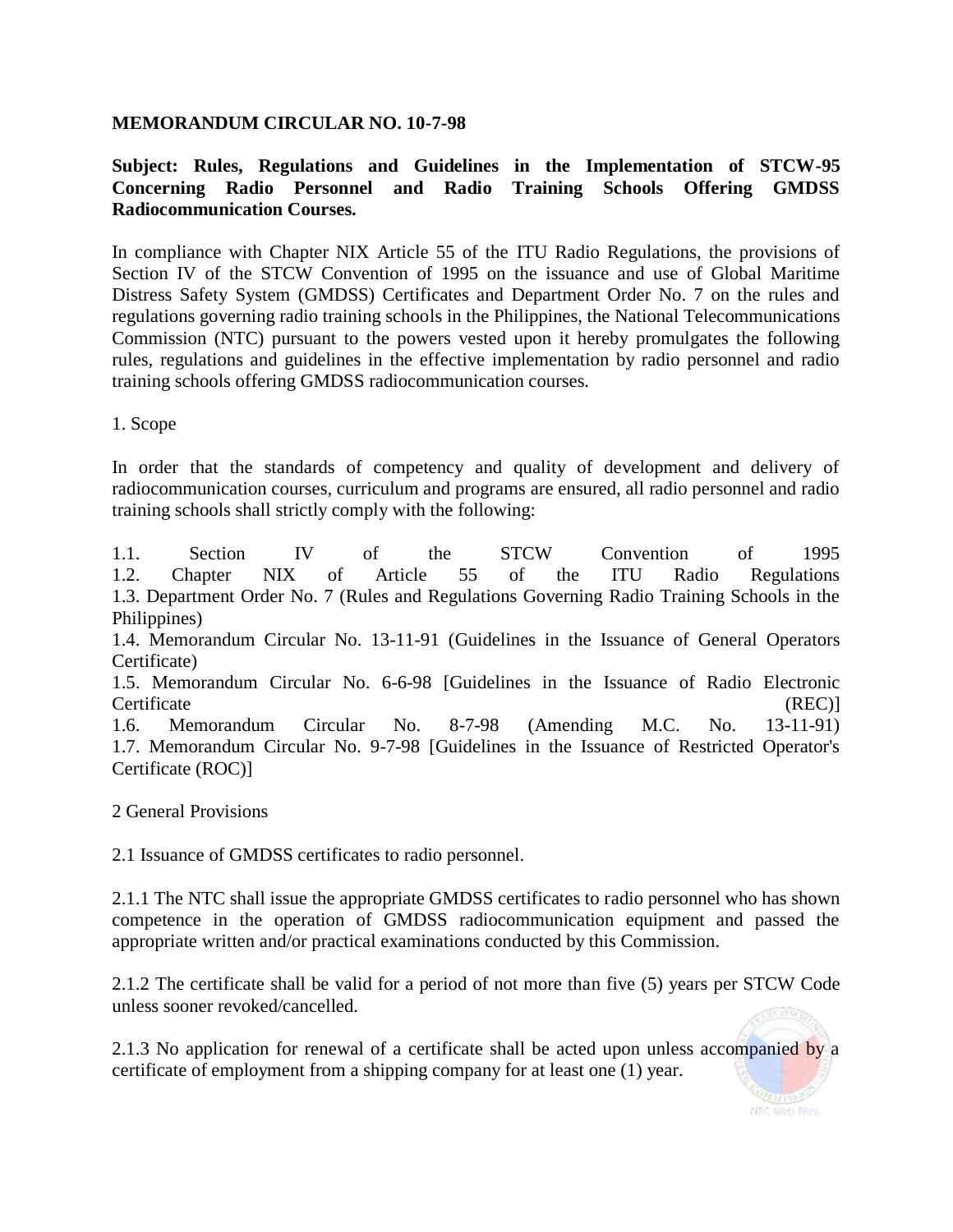2.2 Examination System for GMDSS radiocommunication courses.

2.2.1 The NTC shall adopt an examination system that shall test the level of competence, knowledge, understanding and skills required under the STCW Code. Its examiners shall possess the following qualifications:

2.2.1.1 A registered Electronics and Communications Engineer (ECE).

2.2.1.2 Has attended local and/or international training on GMDSS

2.2.1.3 Has knowledge and understanding of the trainingprograme and the specific objective of assessing the level of competence of seafarers concerning the operation of GMDSS equipment and facilities.

2.2.1.4 Has at least five (5) years experience in the regulatory implementation of SOLAS and STCW Convention of 1995 in the training and certification of radio personnel.

2.3 Quality Standard System of RTS

2.3.1 A duly accredited Radio Training School (RTS) offering GMDSS radiocommunication courses shall be a holder of a valid radio station license (RSL) and certificate of recognition (COR) issued by NTC.

2.3.2 The RSL and COR shall be valid for a maximum period of five (5) years per STCW Codes unless sooner revoked/cancelled for cause by the NTC

2.3.3 A training certificate submitted as proof of compliance with the requirements of the STCW Convention issued by an RTS, not duly accredited by the Commission, shall not be honored. It may subject the RTS to administrative sanctions by the NTC, without prejudice to the appropriate legal action by an applicant before the regular courts.

2.3.4 The NTC shall maintain a record of the RTS list of graduates who successfully passed the written examination conducted by this Commission.

2.3.5 The RTS who fails to maintain a 70% passing of NTC examinations of its graduates shall be temporarily suspended from offering GMDSS radiocommunication courses until the Commission has re-evaluated and the necessary corrective measures taken to improve the quality of teaching on said RTS.

2.3.6 The NTC shall monitor the performance of RTS to ensure that they meet the required standards of the STCW Code at all times.

2.3.7 The NTC shall regularly review and update the curriculum of GMDSS radiocommunication courses, as may be necessary, in line with IMO Model Courses in consultation with radio training schools to ensure effective implementation of the objectives of STCW-95 Convention.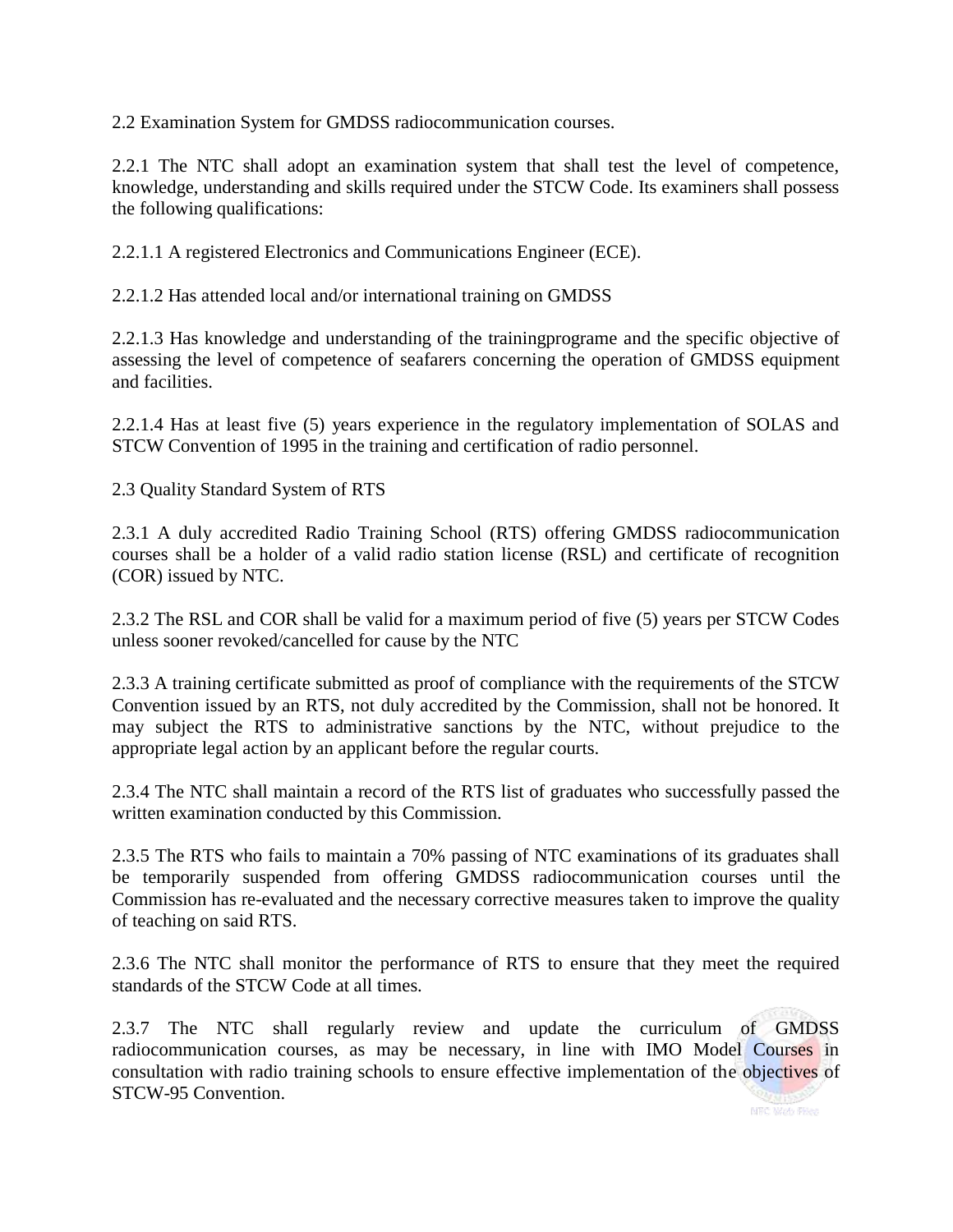2.3.8 The RTS shall establish and maintain documented procedures for identifying training needs and the training of their personnel performing activities affecting the quality of education and training services. Personnel or instructors performing specific tasks are to be qualified on the basis of appropriate education, training and/or experience.

3. GMDSS Radiocommunications Courses.

## 3.1 REC Course

Must cover subject matters described under item-I of Memorandum Circular No. 6-6-98 to ensure their level of understanding, knowledge and proficiency of the course.

### 3.2 GOC Course

Must cover subject matters described under Item-II of Memorandum Circular No. 13-11-91 and Item 1 and 2 of Memorandum Circular No. 8-7-98 to ensure their level of understanding, knowledge of proficiency of the course.

### 3.3 ROC Course

Must cover subject matters described under Item 1 of Memorandum Circular No. 9-7-98 to ensure their level of understanding, knowledge and proficiency of the course.

### 4. Course Curriculum

4.1 The curriculum of all GMDSS radiocommunication courses shall cover the training's recommended in Chapter IV, Section B-IV/2 of STCW Code and provided under NIX of ITU Radio Regulations.

4.2 Details of the curriculum are found in Annex A and B of this Circular.

All applicants shall adhere strictly to the provisions of the herein prescribed guidelines and any misrepresentation made by an applicant shall be a ground for the revocation or suspension of the certificate issued and/or the imposition of the appropriate penalties in accordance with law.

All existing memoranda, guidelines, circulars, rules and regulations inconsistent with the provisions of this circular are repealed or amended accordingly.

This circular may be revised, revoked or amended as necessary in accordance with law and shall take effect fifteen (15) days after publication in a newspaper of general circulation, provided further, that at least three (3) certified true copies thereof shall be filed with UP law Center.

Quezon City, Philippines, July 20, 1998.

ORIGINAL SIGNED